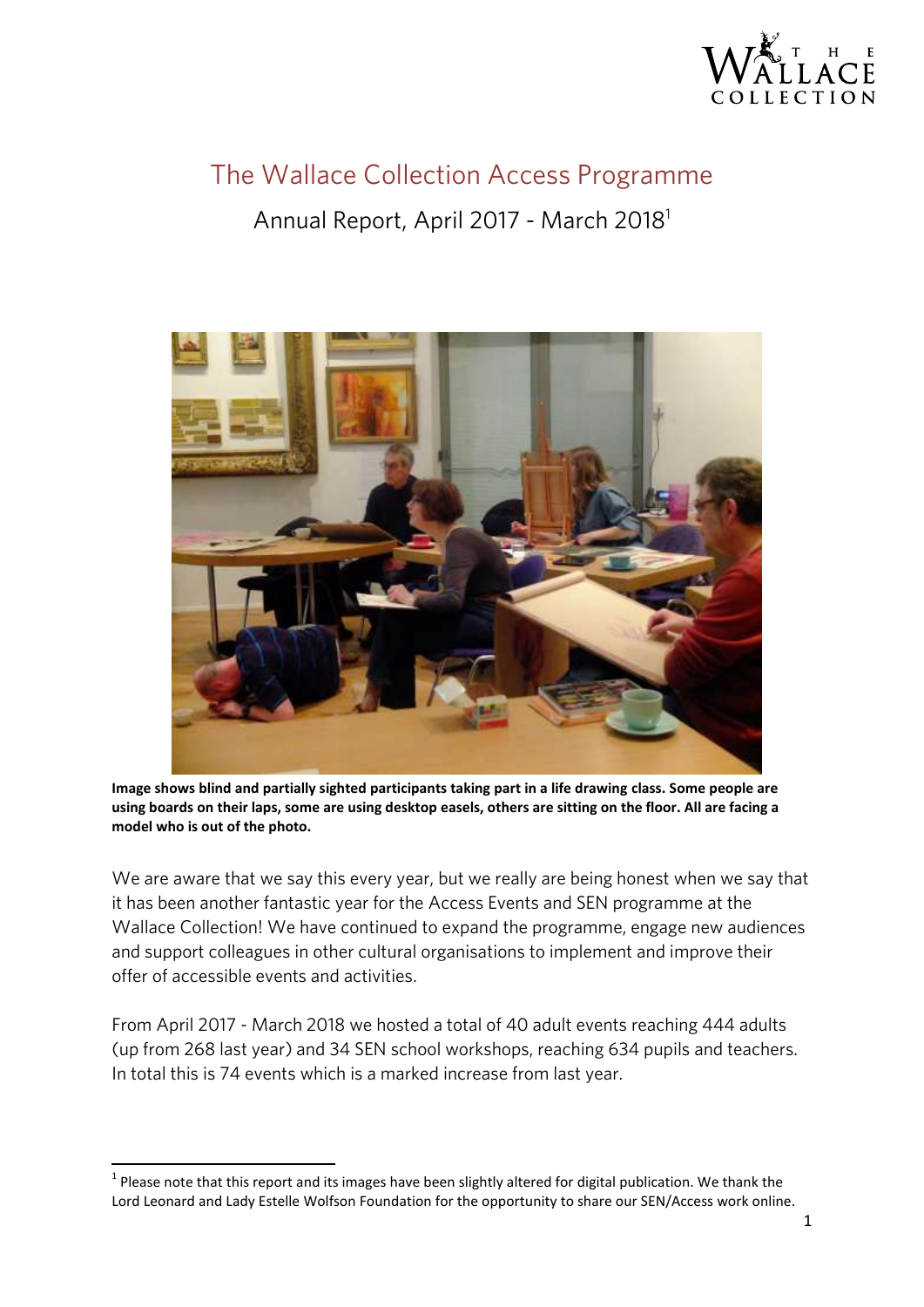

Access events for D/deaf and hard of hearing visitors<br>This year we have again held eight events reaching 131 D/deaf and hard of hearing visitors by offering our range of communication support such as BSL, SSE and  $\frac{1}{2}$  range of communication support such as  $\frac{1}{2}$ ,  $\frac{1}{2}$ Lipspeaking and live subtitling at talks and lectures.

We have taken advantage of the exciting programme of temporary exhibitions and tried to ensure that they are accessible to all of our audiences. We had a wonderful response to our 'El Greco to Goya' exhibition talk with Deaf guide John Wilson with an incredible number of 28 participants many of whom had not visited the Wallace before. As our exhibition programme grows we intend to plan carefully to be sure that programmes can be enjoyed by all and that there is as diverse a  $\frac{1}{2}$  and  $\frac{1}{2}$  and  $\frac{1}{2}$  and there is as  $\frac{1}{2}$  and  $\frac{1}{2}$  are diverse as  $\frac{1}{2}$  and  $\frac{1}{2}$  are diverse as  $\frac{1}{2}$  and  $\frac{1}{2}$  are diverse as  $\frac{1}{2}$  and  $\frac{1}{2}$  are diverse as  $\frac{1}{2}$  a range of opportunities to engage as possible.

# Art Classes for BSL users

Our programme of practical art classes for our D/deaf visitors continues to grow. We are now running four throughout the year. We continue to work with Deaf artist as well as new artists to introduce new practices and thinking to participants and we have found that this

has encouraged a younger audience. We have diversified our offer to include caricature, gilding, portraiture with a model and illustration. We have been delighted that our participants feel comfortable and supported at the Wallace to be encouraged to try out new ideas and learn new skills. new ideas and learn new skills.

These classes continue to grow in popularity and are often oversubscribed. We have tried<br>to accommodate as many participants as possible by keeping sessions flexible; having the practical art activities in the gallery spaces amongst the art works and by opening the temporary exhibition space, especially for BSL events. A total of 84 BSL users took part in  $t_{\text{max}}$  for  $\frac{1}{2}$  for  $\frac{1}{2}$  for  $\frac{1}{2}$  and  $\frac{1}{2}$  for  $\frac{1}{2}$  and  $\frac{1}{2}$  in  $\frac{1}{2}$  in  $\frac{1}{2}$  in  $\frac{1}{2}$  is the  $\frac{1}{2}$  in  $\frac{1}{2}$  is the  $\frac{1}{2}$  in  $\frac{1}{2}$  is the  $\frac{1}{2}$  in  $\frac{1}{2}$ these workshops over the course of the year, which is up from 62 last year.

Events for lipreaders<br>In October we hosted an event for lipreaders with guide Andrew Shingleton. Andrew and lipspeaker Lynne Dubin created a bespoke session to support this audience and feedback was very positive. We also allowed participants to vote on the theme of the next event to give them ownership of the programme and agency in programming. The next event will focus on our founders and Hertford House and will have both a lipspeaker and a lipspeaker focus on our founders and Hertford House and Ministry sent a lipspeaker and a lipspeaker with additional signs, to support the communication needs of a wider range of participants

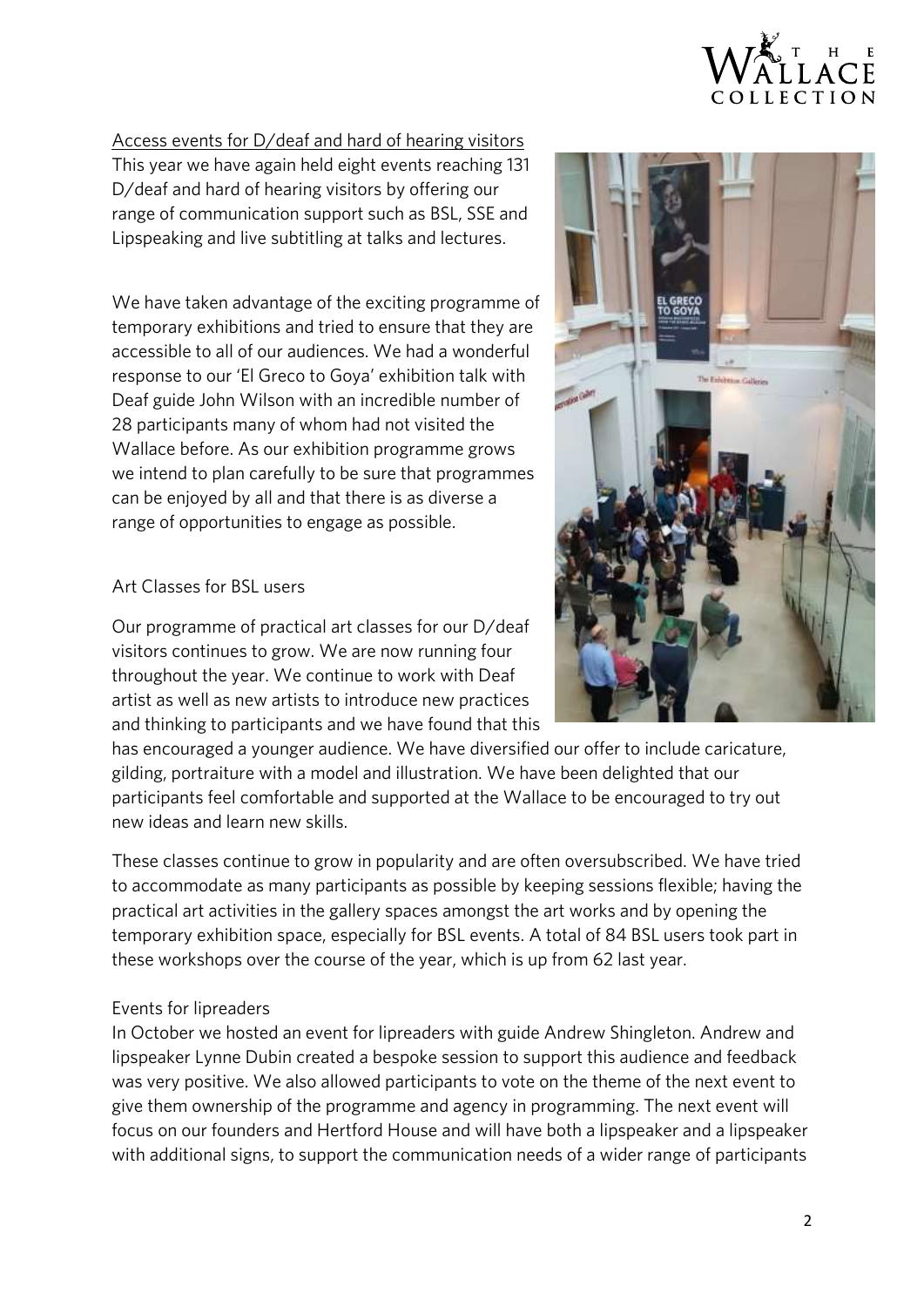

'StageText' supported talks, tours and lectures on the public programme

We continue to work with the charity Stagetext, who have enabled us to make a proportion<br>of our public programme's talks and lectures accessible to deaf and hard of hearing visitors through live subtitling. A speech-to-text-reporter transcribes the speech into live subtitles which can then be seen either on a tablet or on the lecture screen in the lecture theatre. Our IT department has improved the WiFi, so we are now able to provide tablet talks in almost all areas of the museum. Next year we plan to hold tablet talks in the new exhibition space which we have previously been unable to do. We have had 12 events in total this year ranging from lectures from external speakers to talks with curators and the Director in the galleries. In total 323 visitors attended these events (up from 278 last year) with up to a galleries. In total 323 visitors attended these events (up from 278 last year) with up to a quarter coming from the deaf and hard of hearing community.

We continue to receive positive feedback from participants, particularly from older adults who have become deaf later in life and are unable to use BSL: who have been deaf later in life and are unable to use BSL:

"*I can just relax and follow everything easily. I can linger to take a closer look at a painting and still be able to follow what the speaker is saying from a distance."*

*"I'm learning my 2nd education now and thoroughly enjoying it and grateful for places like Wallace Collection who set out days for hard of hearing people like myself who are unable to use BSL."*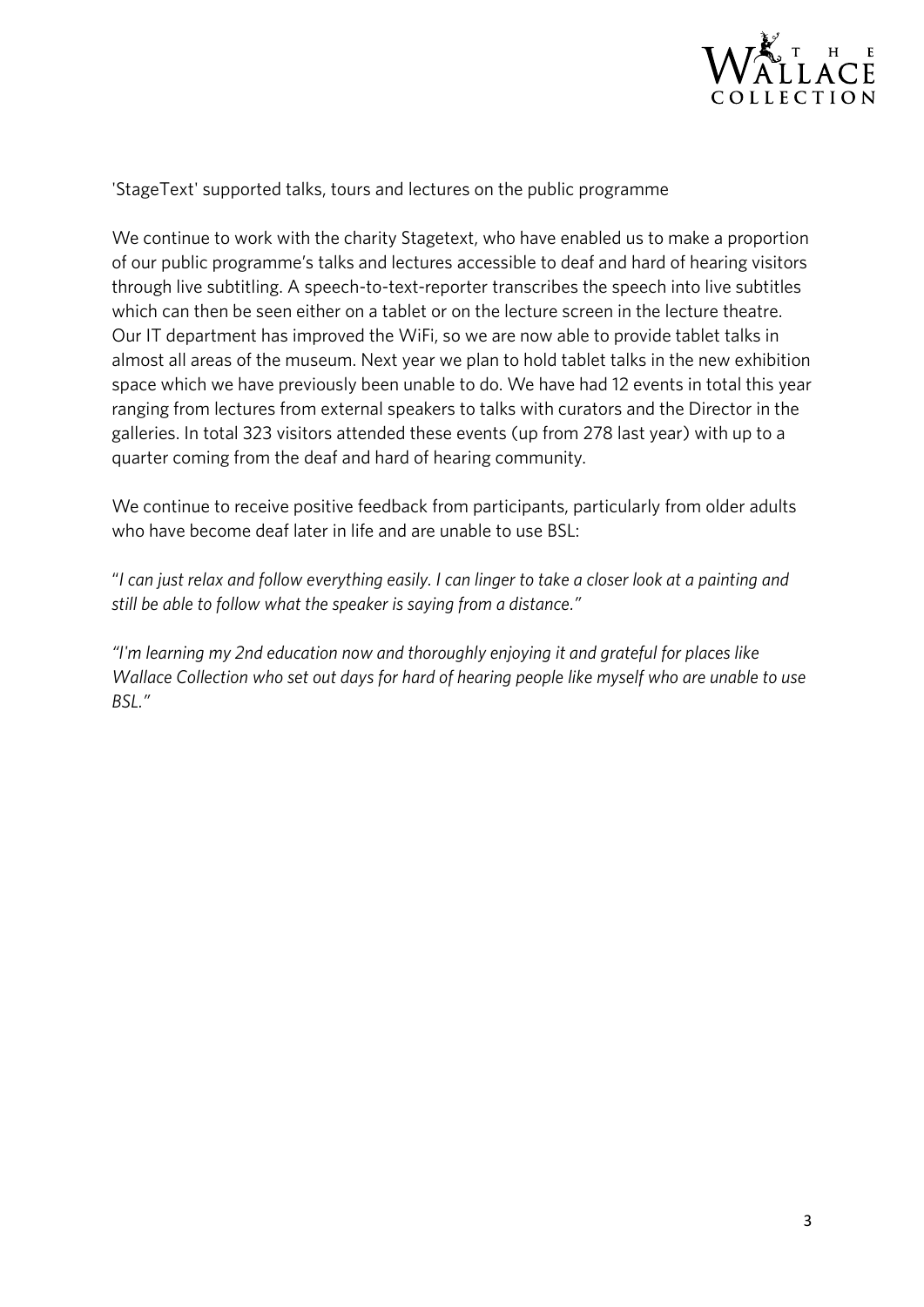

## Working with Ealing Deaf and Hard of Hearing Women's Group



Images show members of the Ealing Deaf Women's Group. (clock-wise)

A lady with brown hair is gilding a small box with gold leaf and a soft brush at a large table<br>surrounded by different tools and materials. A lady wearing a hijab is painting a canvas tote bag with orange and turquoise patterns. A lady wearing a hijab with a gold pattern  $\frac{1}{2}$  contribution of the bag with  $\frac{1}{2}$  and  $\frac{1}{2}$  and  $\frac{1}{2}$  are  $\frac{1}{2}$  and  $\frac{1}{2}$  and  $\frac{1}{2}$  are  $\frac{1}{2}$  and  $\frac{1}{2}$  and  $\frac{1}{2}$  and  $\frac{1}{2}$  and  $\frac{1}{2}$  and  $\frac{1}{2}$  and  $\frac{1}{2}$  and carefully given a little box with girls and

Following on from our photography project last summer this year we consulted with the group about what form they would like their project to take. After meeting with the organisers and participants we found that what was valued most was being challenged, learning a new skill and creating something that could be kept or gifted, something that could be personalised and allow the women of the group to express their individuality. The outcome was that over three days the group worked with different artists to learn different skills such as textile printing, paper craft, gilding and jewellery making, using the Gilded Interiors exhibition and El Greco to Goya exhibition as inspiration. One session was also *Interiorsal as an Outreach Session at the centre in Ealing for those women who are unable* to travel to central London. The group leader commented on the sense of accomplishment  $\frac{1}{2}$  to  $\frac{1}{2}$  . The group and the enjoyment found in the group extract complishments. in the group and the enjoyment found in trying out new techniques.

*"Thank you so much for all the expertise, materials, running around, taxi organising, tea and biscuits and fruit etc on Wednesday as well as last Wednesday….I got a text from a very pleased Julie, that she had mastered the paper heart decoration and her paper tree*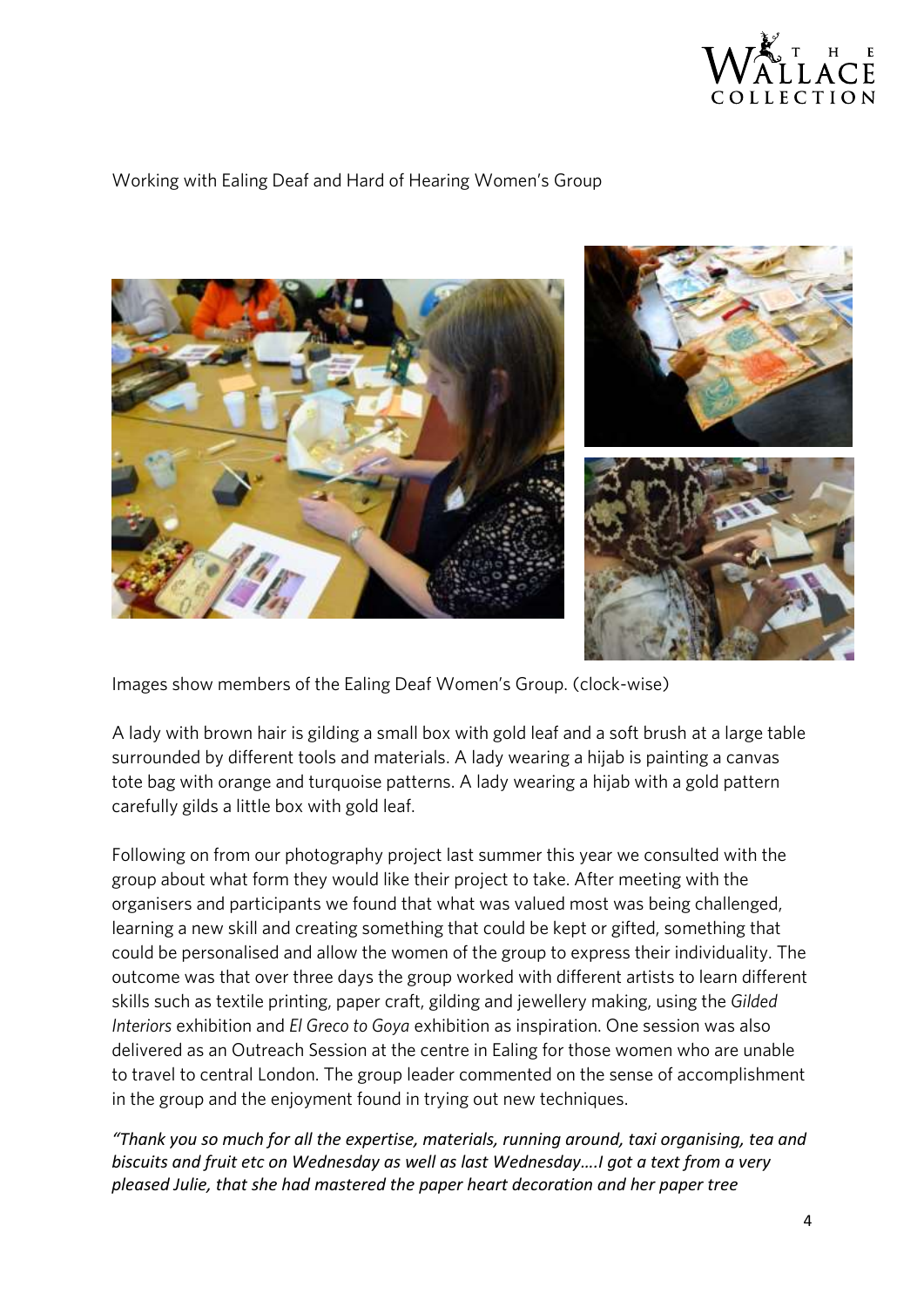

*decorations are on display at home. We all had a go with something, as well as being challenged - in many ways!!" – Group leader*



**Image of two women with long brown hair standing in front of a table demonstrating gilding. On the left artist Boudewien Westra demonstrates how to gild with gold leaf to a group from The Ealing Deaf and Hard of Hearing Women's Group. ON the right the group leader interprets the artist's word in to British Sign Language.**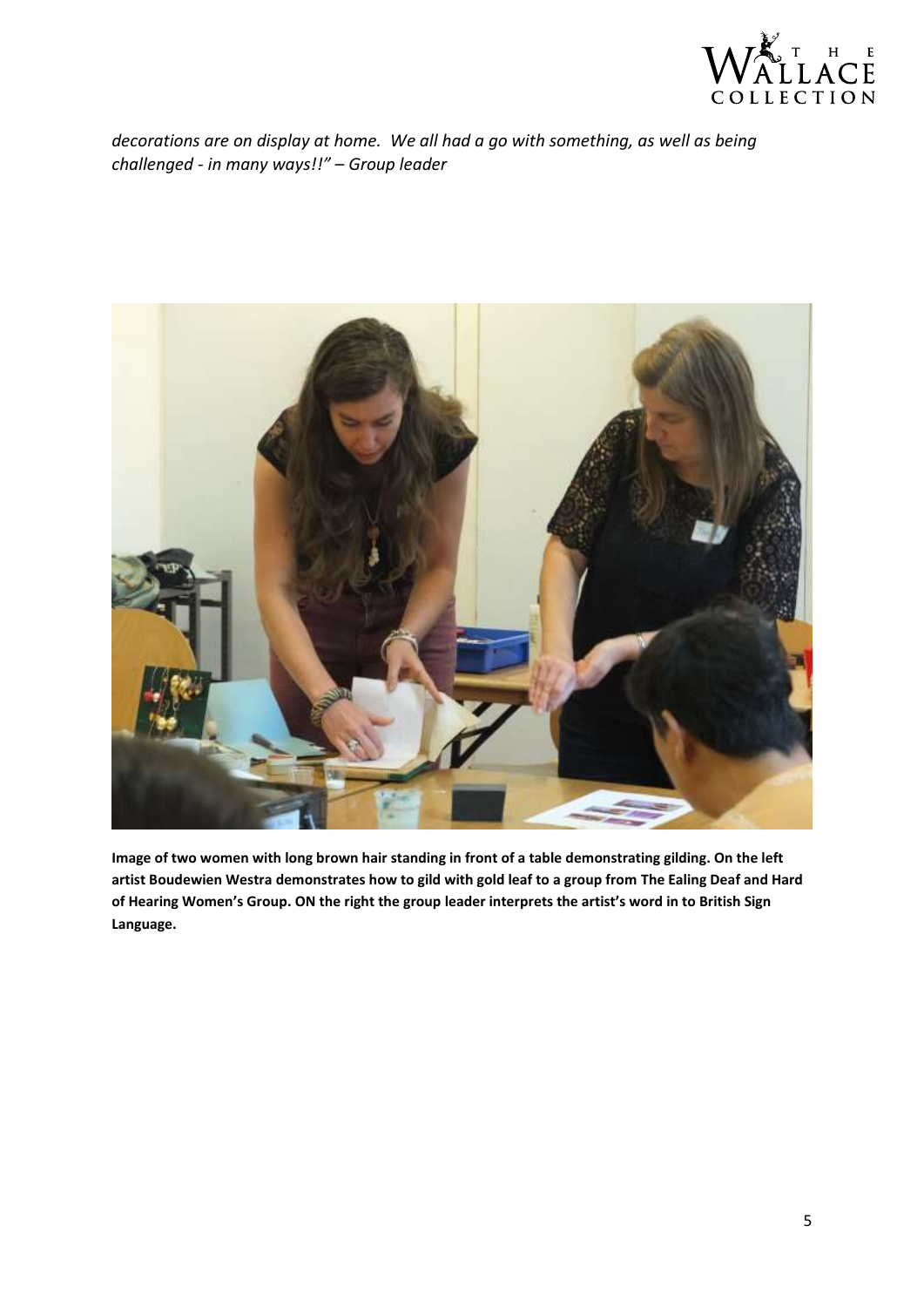

## Events for blind and partially sighted visitors

Over the course of the year we ran nine events (up from six last year) for blind and<br>partially sighted visitors, attended by 155 adults and 11 children (up from 87 adults and 10 children last year). children last year).



## Sensations

Image on left: four blind and partially sighted participants touch a large carved wooden cabinet in the Smoking Room gallery with latex gloves.

Image on the right: A large group of visitors, some sitting on stools, are exploring a painting by Image on the right: A large group of visitors, some sitting on stools, are exploring a painting by Velazquez with audio-describer Jos Clarke.

Our Sensations sessions take the form of an audio-described tour of the Museum, followed<br>by a creative element. Our wonderful audio describers Bridget Crowley and Jos Clarke bring our paintings and objects to life through their own personal insights and descriptions. This year we had two events where curators joined the group. Participants enjoyed Theis is a had the process of gilding with an audio-described demonstration from Conservator Jon Slight and more recently were given the opportunity of object handling in our Smoking Room during our 'Beware the Ides of March' session, with the support of two members of the curatorial team. To accommodate new groups wishing to visit the Wallace programme we have trained up another member of our freelance team, Julie Barlow, to provide audio-described tours. This means that new groups who are unfamiliar with the Wallace can visit outside of the Sensations programme. Wallace can visit outside of the Sensations programme.

Hand down the experience<br>Following our cooperation with the Bowes museum on the Spanish exhibition, we set up a special collaboration to support colleagues at the Bowes Museum in County Durham to develop their own accessible events for blind or partially sighted visitors. Guides travelled to the Wallace to observe sessions and take back learning to the Bowes. We were delighted to hear that they have since started running tours for this audience. delighted to hear that they have since started running tours for this audience.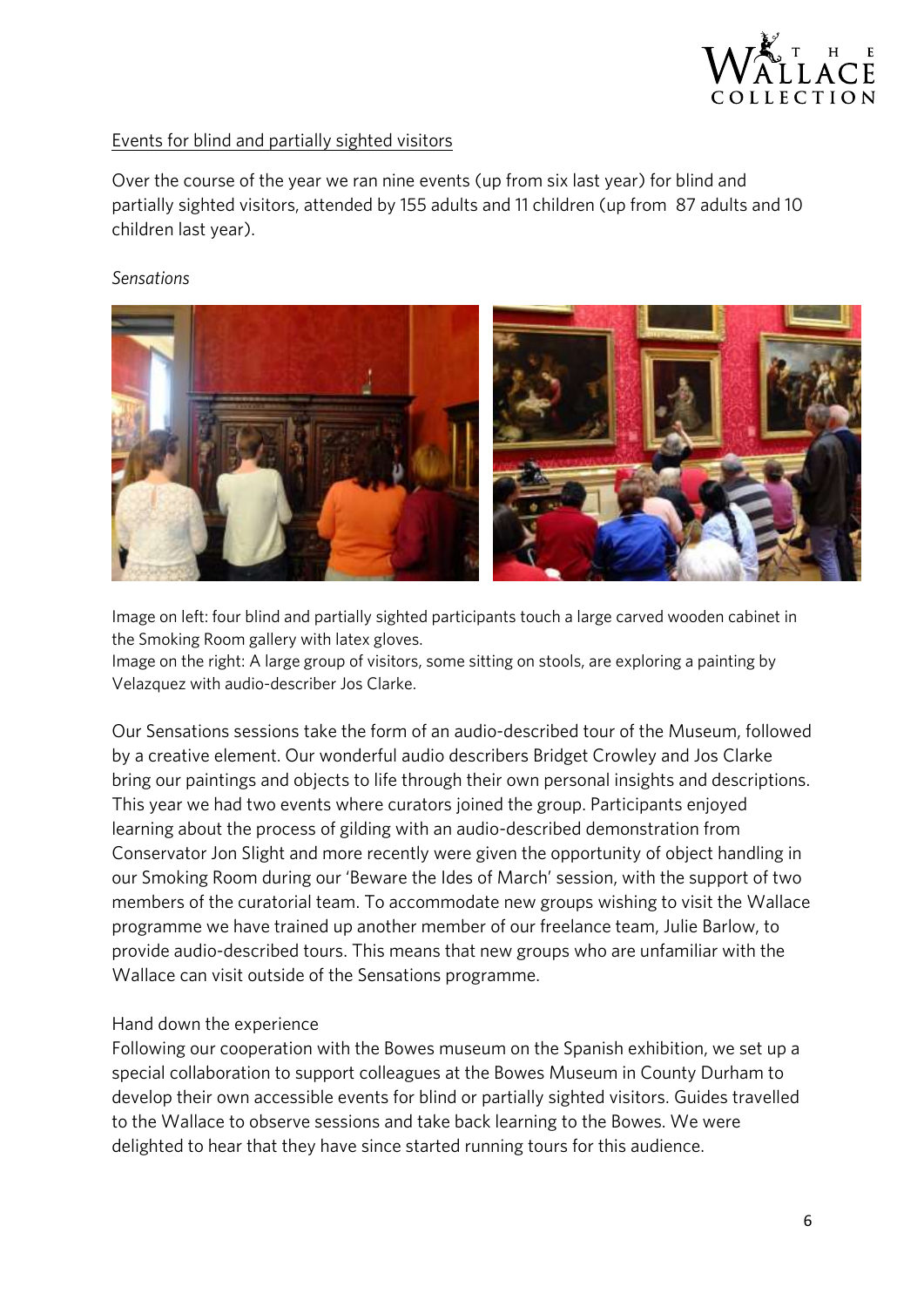

*"We hosted a blind and partially sighted group on Monday and they had a great time, as did we- it was a pleasure to use the new skills we've learned from you."*

- Rosie Bradford, Groups and Events Co-ordinator, The Bowes Museum

Life Drawing Classes for blind and partially sighted participants

In June last year we introduced life drawing classes to the programme. This was in response to requests from our BPS visitors and was developed with participants. We have since held three workshops reaching a total of 41 participants. This is a new audience for the Wallace and each class has been oversubscribed. The feedback has been very positive and participants often comment on how supported they feel at the Wallace and the atmosphere created by the artists and staff. Careful evaluation has meant that we are able to tailor sessions to the needs of the group and make adaptations so that everyone can enjoy the class. We continue to improve the format and content of the class to meet the needs of the audience. needs of the audience.

Participant feedback:

*"Really multi-sensory and empathetic style of class, tutor, museum staff and model. Flexibility to improvise and positive feedback was given. "*

*"I think the facilities, materials and support we receive is top notch and I enjoy the sketching most of all, especially the longer poses."*





Images show examples of work produced in accessible life drawing sessions. Image on the left shows a reclining figure with charcoal, bright yellow chalk and masking tape on white paper. Image on the right shows four small sculpted figures made with modelling clay and wire. They are on the right shows four small sculpted figures made with modelling clay and wire. They are abstract, simplified female forms.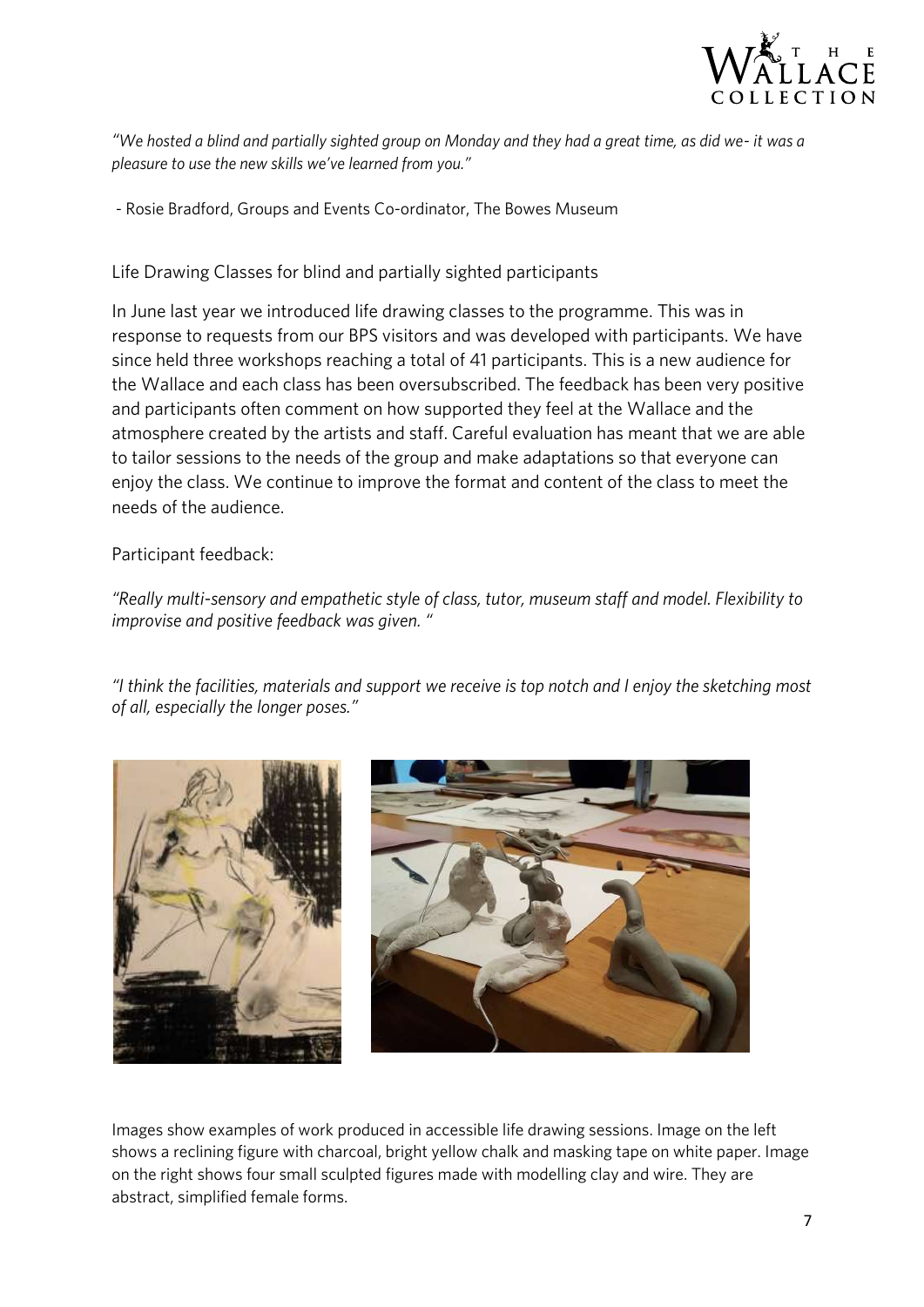

Family Day in partnership with RNIB and Wigmore Hall

This year we took inspiration from our Gilded Interiors exhibition and worked with artist<br>Marc Woodhead and musicians from Wigmore Hall to create a piece of live music using recordings from the museum and digital technology to tell the story of the objects in the exhibition. The children and their families then performed their piece in Wigmore Hall with exhibition. The children and their families then performed then process in Righters Hall with props and settings they had made together throughout the day.

*"It was amaaazing! The girls learnt so much and (they) was even singing the final song in the bath last night! Thank you so much for granting this wonderful opportunity and please pass on our deepest thanks"*



Image shows a child with glasses kneeling on the stage at Wigmore Hall playing the xylophone.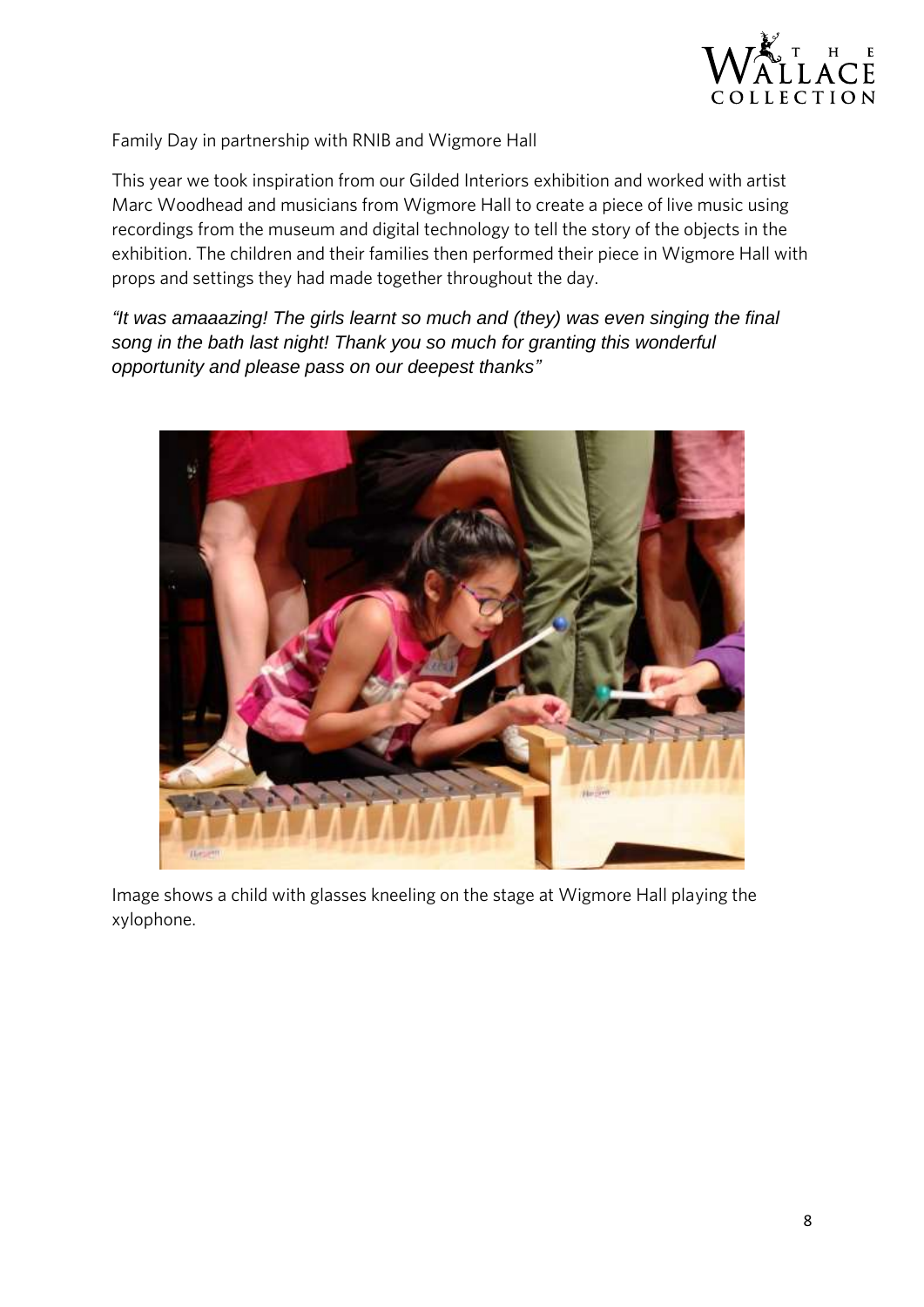

Events for visitors with Special Educational Needs (SEN)<br>In 2017, four Special Needs Schools; College Park School, QEII Jubilee School, St Ann's School and Cambridge School, alongside two cultural institutions; The Wallace Collection and The Lyric Theatre in Hammersmith, came together to organise and deliver an Arts and The Lyric Theorem The Lyric Theorem Contains to the Lyric Theorem in The Lyric Theorem is and deliver and deliver and deliver and deliver and deliver and deliver and deliver and deliver and deliver and deliver and deli festival that placed inclusion firmly at its core. This three year project is part-funded by the John Lyons Charity.

An initial meeting was organised with the partner schools at The Wallace Collection, this was where the year one theme of The Grand Tour was developed. This theme then informed the creative practice that followed. The planning meeting was attended by  $\frac{1}{\sqrt{2}}$  in the creative probability  $\frac{1}{\sqrt{2}}$  for  $\frac{1}{\sqrt{2}}$ . The planning meeting was attended by members of the partner schools' senior leadership team and creative arts teachers.

Partner schools organised subsequent visits for teachers to examine the collection and to map entry points for their students, this supported the CPD element of the festival. This helped to embed The Wallace Collection centrally within the festival, both via the student's experience, where they visited The Wallace Collection and via our outreach provision. Students looked at objects and paintings that linked to the theme of the Grand Tour, including paintings of Venice, and some of our masterworks from Spain, Italy in

France, They created work and were involved in drama work shops over the course of several months before the festival premiered in May and June 2017 with a sensory story at QEII Jubliee  $\frac{1}{2}$  and a special performance at the Luria school and a special performance at the Lyric.

Case studies were developed and allowed us to<br>show definitive progress anchored within the young person's experiences under the headings of young person's person's experiences under the second state of the second state of the second state of the second state of the second state of the second state of the second state of the second state of the second state of  $E_{\text{eff}}$ 

The case studies proved particularly useful as they<br>were situated within the young person's needs, defining what Enjoyment, Engagement and Enthusiasm would look like specifically for the young people that we focused on. young people that we focused on.



Image shows adults and children under a bright yellow canopy on a sunny day.

The findings of the case studies suggested that:

- 1. The activities demonstrated were enjoyable, engaging and that the students were
- enthusiastic<br>High quality 2. High quality arts and cultural events significantly supported and facilitated these
- activities<br>The benes 3. The benefits were felt beyond the initial festival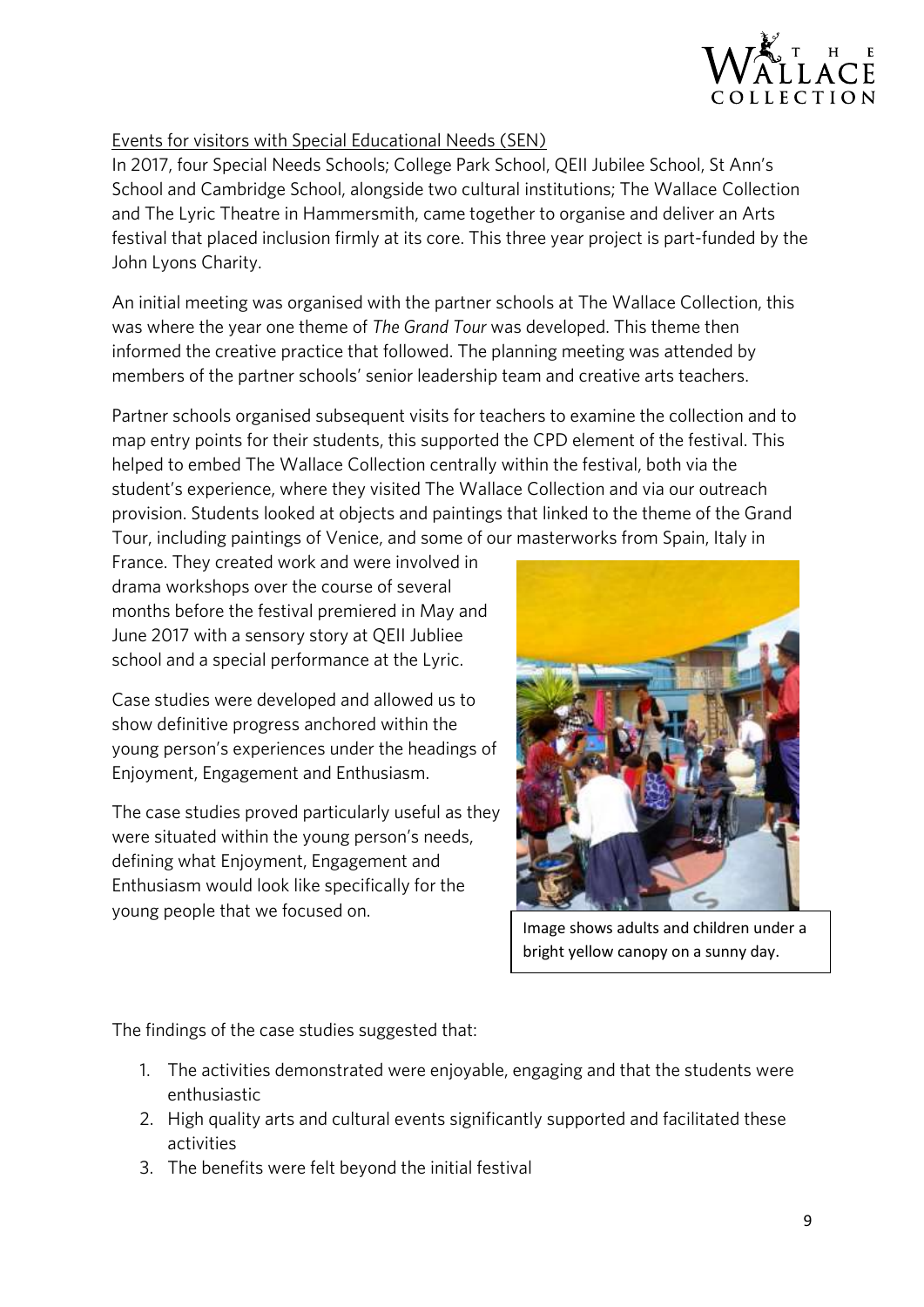

The success of the 2017 festival is informing the 2018 festival. This year the topic chosen is 'A Hero's Quest' and pupils are

coming to the Wallace Collection to learn about Greek myths and legends. These sessions have been going incredibly well with all students looking forward to the  $sub$ students looking for  $\frac{1}{2}$  for  $\frac{1}{2}$  for  $\frac{1}{2}$  for  $\frac{1}{2}$  for  $\frac{1}{2}$  for  $\frac{1}{2}$  for  $\frac{1}{2}$  for  $\frac{1}{2}$  for  $\frac{1}{2}$  for  $\frac{1}{2}$  for  $\frac{1}{2}$  for  $\frac{1}{2}$  for  $\frac{1}{2}$  for  $\frac{1}{2}$  for culmination of the festival in May 2018.

The Wallace Collection's involvement in the festival has meant that in 2017-18 we delivered 34 SEN school workshops, reaching 634 pupils and teachers, double the number of the previous year. of the previous year.



Sensory Story at QEII Jubliee School, May 2017

Image shows a group of adults and children in a dark space.<br>There are colourful lights and a Rubens painting is shown on a big screen in the background.  $\mathbf{b}$  screen in the background.

## Adult SEN

Over the course of the year we also ran 8 workshops for adult SEN groups, both in the museum and out in the community at day centres, reaching a total of 101 participants. All of the groups were new to the Wallace and we were able to offer a range of activities to ong the groups with the collection from clothed life drawing to toxtile printing engage with the collection from clothed life drawing to textile printing.

*"We all had an absolutely fantastic time. I haven't seen the young people work so hard and focus solely to their drawings. It was a pleasure to work with you" – Group leader*

Below: Image on the left shows a group of adults from Tower Project (day centre for adults with LD) creating<br>a 'swagger pose' in front of the Laughing Cavalier painting in the Great Gallery during their Printed Portraits session. Image on the left shows a member of a day centre wearing a black shawl over her head and holding session. Image on the left shows a member of a day centre wearing a black shawl over her head and holding.<br>In a black she up a large fan